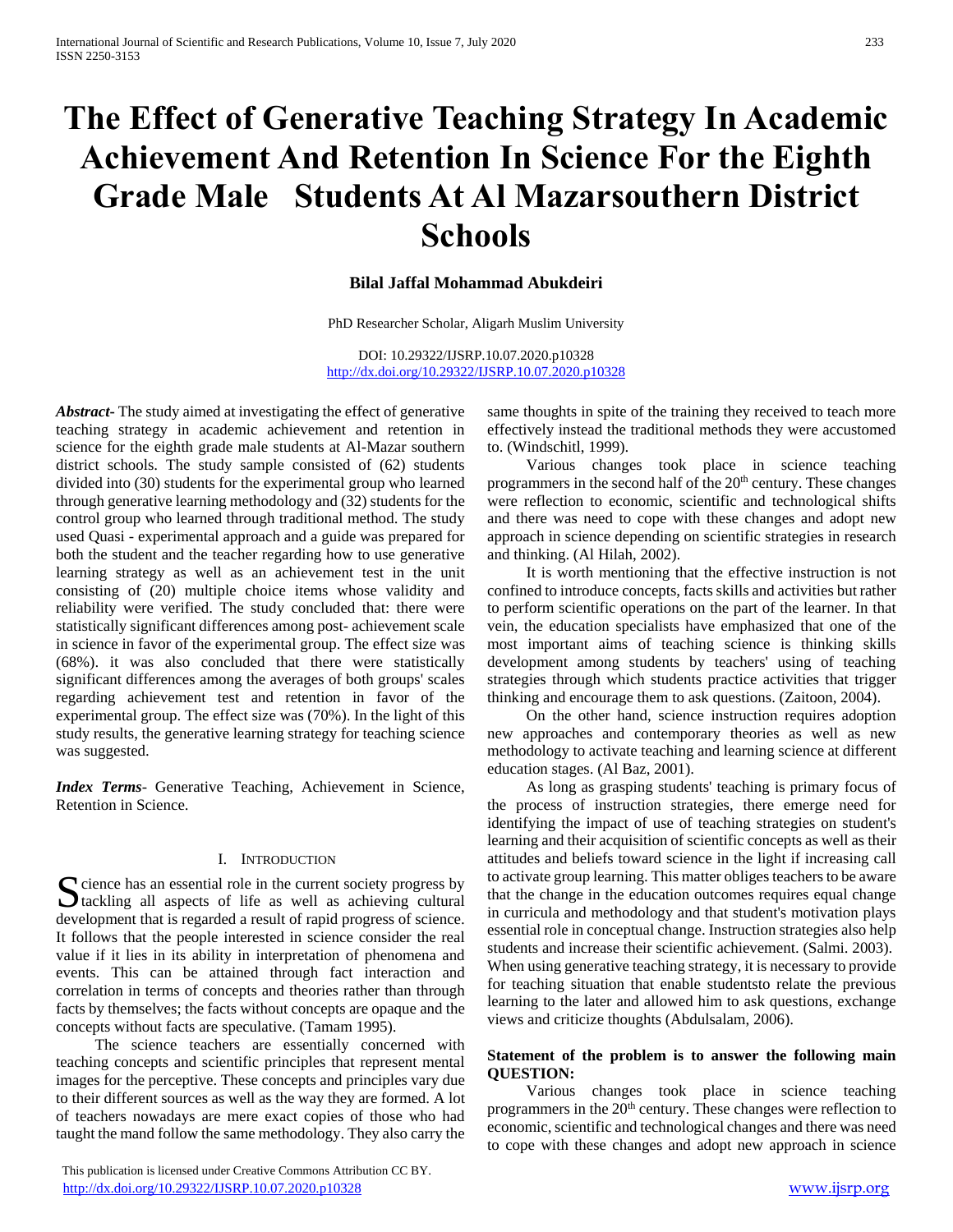depending on scientific strategies in research and thinking. (Abdulsalam, 2001).

 The researcher, through his practical experience, noticed student's failure and weakness in achievement and retention with regard to scientific concepts. This was due to not relating their new experiences to the previous ones and not implementing what they learn in real life. Generative teaching strategy was an attempt to solve this problem. Generative teaching strategy include two stages: the primary stage which is concerned with relation new experiences to the previous ones, and application stage which has to do with the student's implementation of everyday skills and experiences them learn. This, in turn, extends the effect of learning for a long time and increase the academic attainment.

 This study- generative teaching strategy for retention and attainment among students–is an addition to the studies and researches based on constructive learning. It aims to answer the following main question:

# **What isthe effect ofgenerative teaching strategy in academic achievement and retention in science for the eighth grade male students at Al Mazar southern district schools?**

# **The main question had the following sub- questions:**

 1. Were there statistically significant differences at the level  $(0.05 = a)$  between the control group and experimental group in post- test application in science achievement test?

 2. Were there statistically significant differences at the level  $(0.05 \ge a)$  in retention for the eighth grade students in science that could be attributed to teaching strategy(generative or traditional teaching)?

#### II. STUDY SIGNIFICANCE

 The study is significant in that it is regarded a step toward new strategy improvement and implementation where it is in line with new instruction approaches that require a student to be the engine of the teaching- learning process. The significance of the study is as follows:

 1. Its response to the improvement of science teaching process to achieve the targeted aim[s in the framework](https://context.reverso.net/%D8%A7%D9%84%D8%AA%D8%B1%D8%AC%D9%85%D8%A9/%D8%A7%D9%84%D8%A5%D9%86%D8%AC%D9%84%D9%8A%D8%B2%D9%8A%D8%A9-%D8%A7%D9%84%D8%B9%D8%B1%D8%A8%D9%8A%D8%A9/in+the+framework) o[f education](https://context.reverso.net/%D8%A7%D9%84%D8%AA%D8%B1%D8%AC%D9%85%D8%A9/%D8%A7%D9%84%D8%A5%D9%86%D8%AC%D9%84%D9%8A%D8%B2%D9%8A%D8%A9-%D8%A7%D9%84%D8%B9%D8%B1%D8%A8%D9%8A%D8%A9/education+development)  [development](https://context.reverso.net/%D8%A7%D9%84%D8%AA%D8%B1%D8%AC%D9%85%D8%A9/%D8%A7%D9%84%D8%A5%D9%86%D8%AC%D9%84%D9%8A%D8%B2%D9%8A%D8%A9-%D8%A7%D9%84%D8%B9%D8%B1%D8%A8%D9%8A%D8%A9/education+development) adopted by the Ministry of Education in Jordan.

2. [Opening the door to](https://context.reverso.net/%D8%A7%D9%84%D8%AA%D8%B1%D8%AC%D9%85%D8%A9/%D8%A7%D9%84%D8%A5%D9%86%D8%AC%D9%84%D9%8A%D8%B2%D9%8A%D8%A9-%D8%A7%D9%84%D8%B9%D8%B1%D8%A8%D9%8A%D8%A9/open+the+door+to) conduct studies dealing with educational materials and variables not adopted in this study.

 3. [Enrichment](https://context.reverso.net/%D8%A7%D9%84%D8%AA%D8%B1%D8%AC%D9%85%D8%A9/%D8%A7%D9%84%D8%A5%D9%86%D8%AC%D9%84%D9%8A%D8%B2%D9%8A%D8%A9-%D8%A7%D9%84%D8%B9%D8%B1%D8%A8%D9%8A%D8%A9/enrichment) science teachers with [constructivism-](https://context.reverso.net/%D8%A7%D9%84%D8%AA%D8%B1%D8%AC%D9%85%D8%A9/%D8%A7%D9%84%D8%A5%D9%86%D8%AC%D9%84%D9%8A%D8%B2%D9%8A%D8%A9-%D8%A7%D9%84%D8%B9%D8%B1%D8%A8%D9%8A%D8%A9/constructivism) based strategies, thereby they will be helped with well- per petratedin struction. It shows model classes using generative teaching strategy.

#### **Previous studies 2.2**

 The study of (Al Jaman 2013) aimed to investigate "the effectiveness of generative teaching in retention in chemistry and the scientific deduction for ninth grade students" compared to the traditional method before and after conducting the experiment research. The study sample consisted of (61) ninth grade female students from two sections in Al Khaledia secondary school for girls inWestern Northern Badia, directorate, Mafraq. (31) female students for the experimental group and(30) students for the control group. The experimental group was taught through generative teaching strategy while the control group was taught through traditional method. The study was conducted in the

 This publication is licensed under Creative Commons Attribution CC BY. <http://dx.doi.org/10.29322/IJSRP.10.07.2020.p10328> [www.ijsrp.org](http://ijsrp.org/)

second semester 2012/ 2013. To achieve the aims of the study. An achievement test in the unit and scientific deduction had been prepared. The results showed that there were statistically significant differences at the level  $(0.05 = a)$  in the average on ninth grade female students in chemistry retention in favour of the experimental group taught through generative teaching strategy.

 The study of (Al Saedeen 2011) aimed to investigate "the effect of the strategy of generative teaching and learning course in tenth grade students' acquisition of the basic concepts of physics and establishing their beliefs toward physics and learning. The study sample consisted of all tenth grade sections in the governments in Al Ram tha directorate. The study sample was (154) male and female students divided into three groups: the first experimental group was taught through generative learning, the second experimental group was taught through learning course , and the third control group studied through traditional method. To achieve the aims of the study, a test for physical concepts acquisition was administered to the tenth grade students. The results showed that there were statistically significant differences among the averages of physical concepts acquisition for the students in favour of generative learning strategy compared to the learning course and traditional method and this was attributed to the teaching strategy.

#### III. METHODOLOGY

The study used [quasi-experimental](https://context.reverso.net/%D8%A7%D9%84%D8%AA%D8%B1%D8%AC%D9%85%D8%A9/%D8%A7%D9%84%D8%A5%D9%86%D8%AC%D9%84%D9%8A%D8%B2%D9%8A%D8%A9-%D8%A7%D9%84%D8%B9%D8%B1%D8%A8%D9%8A%D8%A9/quasi-experimental) approach to cover the application aspect, answer its questions and to elicit results depending on measurement tools designed for the purposes of this study according to commonly accepted procedures.

#### **Study in strument**

 An achievement- test in material unit in eighth grade science book was developed. It consisted of (20) multiple- choice items and every student had to choose one correct answer out of four choices.

### **Study variables**

The present study included the following variables:

 **The dependent variable**: it represented in teaching strategy and it had two types (traditional teaching method and generative teaching strategy)

 **The independent variable**: it represented in students' achievement- test and retention. It was measured through study sample's answers to the achievement- test.

 The study sample consisted of eighth grade students from Al Mazar Al-Janoub is chools in the academic year 2015/ 2016. The study sample was chosen in purposive method from Mu'tah secondary school for boys, Mazar Al-Janoubi, two eighth grade sections out of four sections were chosen. The **number** of the two section sbranches [reached](https://context.reverso.net/translation/english-arabic/has+reached) eight (62) students, (30) students group learned through generative teaching methodology and (32) students learned through traditional method.

#### **Statistical treatment**

 Statistical processing had been carried out using SPSS (Statistical Package for the Social Sciences) [to assess](https://context.reverso.net/%D8%A7%D9%84%D8%AA%D8%B1%D8%AC%D9%85%D8%A9/%D8%A7%D9%84%D8%A5%D9%86%D8%AC%D9%84%D9%8A%D8%B2%D9%8A%D8%A9-%D8%A7%D9%84%D8%B9%D8%B1%D8%A8%D9%8A%D8%A9/to+assess) the study results as follows: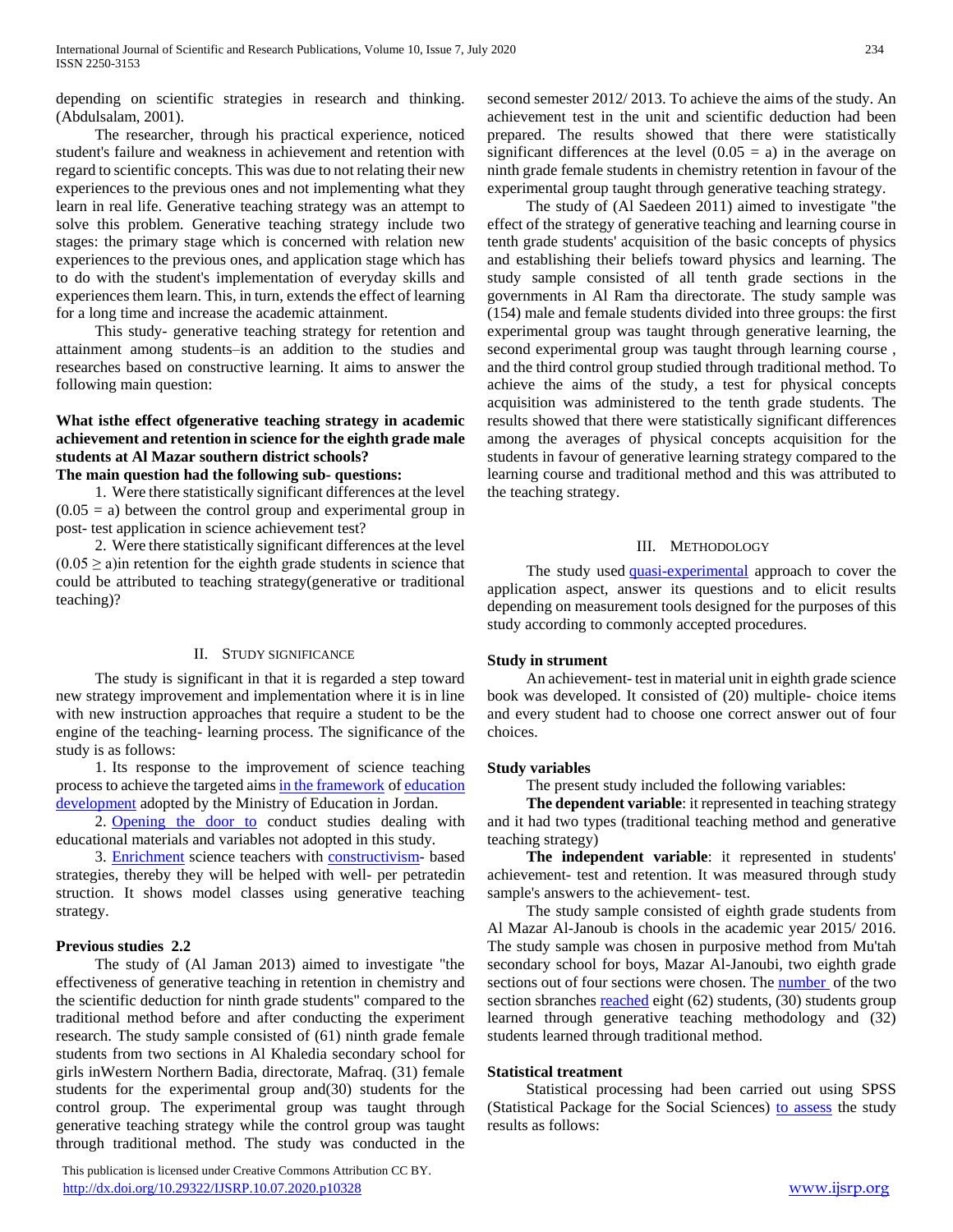1. The arithmetic means and standard deviations for responses of the study sample individuals to the achievement- test of each group.

 2. ANCOVA (Analysis of Covariance) to examine the differences among the groups in post application of the achievement- test.

3. Eta squared to measure the size effect.

 4. Kuder - Richardson 20to verify the reliability of the achievement- test.

5. Difficulty and discrimination coefficients

 6. Coefficient of skew ness: Kolmogorov-Smirnov test to exam in enormality tests.

# **1. Were there statistically significant differences at the level (0.05 = a) between the control group and experimental group in post- test application in science achievement test?**

 To answer the question, the researcher used (ANCOVA) between the control group and experimental group to compare the performance level in post–measurement of achievement – taking into consideration that the achievement level of postmeasurement was the covariate variable ( control variable) as shown in the tables (1) and (2).

# **Table 1: Arithmetic MEANS FOR eighth grade students' achievement in science**

|                  | Arithmetic-mean               |                                             | Post-<br>measurement          | Adjus                                       |             |  |
|------------------|-------------------------------|---------------------------------------------|-------------------------------|---------------------------------------------|-------------|--|
| Group            | <b>Arithm</b><br>etic<br>Mean | <b>Standa</b><br>rd<br><b>Deviat</b><br>ion | Arithm<br>etic<br><b>Mean</b> | <b>Standa</b><br>rd<br><b>Deviat</b><br>ion | ted<br>Mean |  |
| Control          | 4.30                          | 1.79                                        | 10.88                         | 2.49                                        | 11.26       |  |
| Experime<br>ntal | 5.30                          | 1.37                                        | 16.47                         | 1.91                                        | 16.06       |  |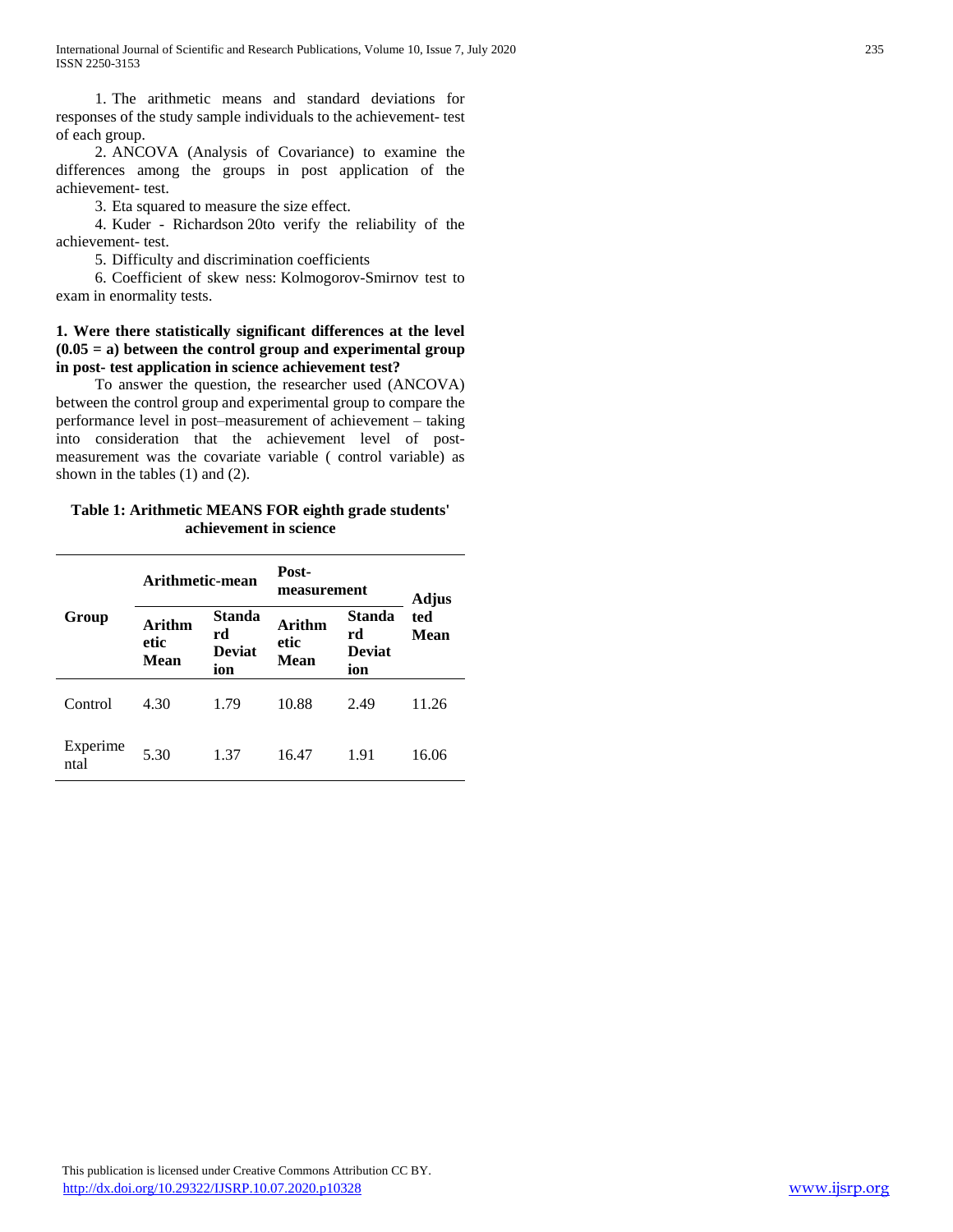| Table 2: ANCOVA to examine the differences between |
|----------------------------------------------------|
| achievement groups in science in post-measurement  |

| Sourc<br>of<br>e<br>varian<br>ce                      | Sum of<br>square<br>S | D.<br>f | <b>Mean</b><br>squar<br>es<br>(MS) | F<br><b>Value</b> | Level of<br>significa<br>nce | <b>Size</b><br>effect<br><b>ETA</b><br>squar<br>ed |  |  |
|-------------------------------------------------------|-----------------------|---------|------------------------------------|-------------------|------------------------------|----------------------------------------------------|--|--|
| <b>Betwe</b><br>en<br>groups                          | 332.80<br>9           | 1       | 332.8<br>09                        | 122.42<br>$7*$    | 0.00                         |                                                    |  |  |
| Error                                                 | 160.38<br>7           | 5<br>9  | 2.718                              |                   |                              | 68%                                                |  |  |
| Total                                                 | 12216.<br>000         | 6<br>2  |                                    |                   |                              |                                                    |  |  |
| Adjust<br>ed                                          | 781.09                | 6       |                                    |                   |                              |                                                    |  |  |
| Statistically significant at the level $(0.05\geq a)$ |                       |         |                                    |                   |                              |                                                    |  |  |

 Data in table (1) indicated that there were statistically significant differences at the level  $(0.05 = a)$  between the means of achievement post- measurement in science according to the group variable(control, experimental) after controlling the postperformance ,by reference to the adjusted arithmetic means, it appeared that the mean of control group members' performance was(11.26)and the mean of experimental group members' performance was(16.06).This Indicated that the differences were in favor of the experimental group and the results promoted the fact that generative teaching strategy had effect on eighth grade students' achievement in science.

 According to Coheen's classification, the calculated size effect which was (68%) assured that there was great effect of generative teaching strategy on eighth grade students' achievement in science.

**11.26**

**Figure (1) shows the variation between the control and experimental group in the post-application of the science test after controlling of the post- measurement.**



**16.06**

**2. The results related to secondquestion of the study statingthat:**

werethere statistically significant differences at the level  $(0.05 \ge a)$  indelayed achievement(retention) for the eighth **grade students in sciencethat could be attributed to teaching strategy (generative or traditional teaching) ?**

To answer the question, the researcher used (ANCOVA) between the control group and experimental group to compare the performance in delayed – measurement

taking into consideration that the achievement of post- measurement was the pre- variable (control variable) as shown in the tables (3) and (4).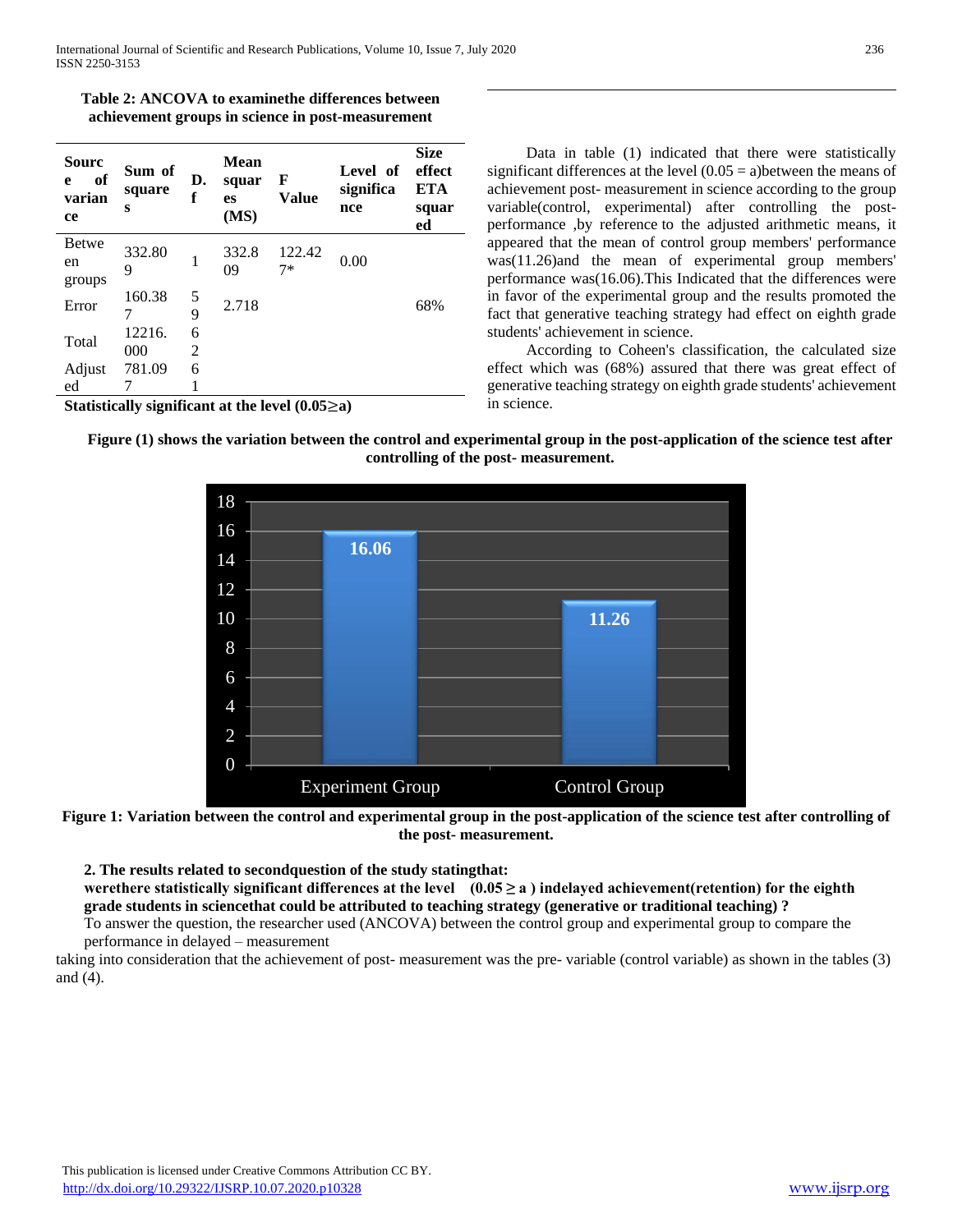| Group               | Post-measurement       |                                     | Delayed-measurement    | <b>Adjusted</b>           |                 |
|---------------------|------------------------|-------------------------------------|------------------------|---------------------------|-----------------|
|                     | <b>Arithmetic Mean</b> | <b>Standard</b><br><b>Deviation</b> | <b>Arithmetic Mean</b> | <b>Standard Deviation</b> | arithmetic Mean |
| <b>Control</b>      | 10.88                  | 2.49                                | 7.13                   | 1.60                      | 8.81            |
| <b>Experimental</b> | 16.47                  | 1.91                                | 16.10                  | l.97                      | 14.30           |

**Table 3: The Arithmetic means for eighth grade students' post and delayed achievement in science**

**Table 4: ANCOVA to examinethe differences between achievement groups in science in delayed measurement**

| <b>Source</b><br>variance | of | <b>Sum</b><br>squares | of | df | <b>Mean</b><br>squares<br>(MS) | <b>F</b> Value | Level<br>significance | of | Size effect<br><b>ETA</b><br>squared |
|---------------------------|----|-----------------------|----|----|--------------------------------|----------------|-----------------------|----|--------------------------------------|
| <b>Between</b><br>groups  |    | 177.411               |    |    | 177.411                        | 136.245        | $0.00*$               |    |                                      |
| Error                     |    | 76.827                |    | 59 | 1.302                          |                |                       |    |                                      |
| Total                     |    | 9593.000              |    | 62 |                                |                |                       |    | 0.70                                 |
| Adjusted                  |    | 1439.435              |    | 61 |                                |                |                       |    |                                      |

# **\*Statistically significant at the level (0.05**≥**a)**

 Data in table (3) indicated that there were statistically significant differences at the level  $(0.05 \ge a)$  between the means of the delayed achievement in science according to the group variable (control, experimental)after controlling the performance inpost- measurement, by reference to the adjusted arithmetic means, it appeared that the mean of control group members' performance was(8.81) and the mean of and the mean of experimental group members' performance was (14.30). This indicated that the differences were in favor of the experimental group and such result promoted the fact that generative teaching strategy had effect on eighth grade students' retention in science. According to Coheen's classification, the calculated size effect which was (70 %) assured that there was great effect of generative teaching strategy on eighth grade students' achievement and retention in science.

## IV. DISCUSSION

 **1. Discussion of the results related to the first question which stated that: Were there statistically significant**  differences at the level  $(0.05 = a)$  between the control group **and experimental group in post- test application in science achievement test?**

[1] The results showed that there were statistically significant differences between the means of the two groups (experimental and control) regarding the post-measurement of achievement in science and in favour of the experimental group. This indicated that there was an impact of the generative teaching strategy in the eighth grade students' achievement in science. The size effect (68%) emphasized the great impact of this strategy. The researcher explained this result according to the fact that the mental correlations of chemistry concepts established by the students who learned through this strategy had effect on their scores. He also added that teaching through this strategy helped students relate what

 This publication is licensed under Creative Commons Attribution CC BY. <http://dx.doi.org/10.29322/IJSRP.10.07.2020.p10328> [www.ijsrp.org](http://ijsrp.org/)

they hear , see and read by constructing relationship among these senses as well as coordination of sight, hearing and articulation , which facilitated establishing relation which in turn facilitated students' realization and acquisition of concept. As a consequence, it had been reflected on their achievement in sciences characterized by difficult concepts. Generative instruction strategy – according to the researcher -make it easy for eighth grade students to acquire the rigid of science concepts due to its multiple strategies combined together and achieved the expected result which was formation of conceptions of science concepts by acquiring new concepts and relating them to their previous outcome of these concepts. This result is also explained based on the fact that the learner is the focus of this strategy, so it is consistent with the results of the study of (Al Jaman 2013) in which there were statistically significant differences in the average of the ninth grade students' achievement in chemistry. This was due to the teaching model and in favour of the experimental group which studied through generative teaching strategy and the study of (Al Saedeen 2011) whose results referred to statistically significant differences between the means of physical concept- acquisition attributed to the strategy of teaching, and in favor of the strategy of generative learning. The study of (Daheer 2009) which came with the results: the effectiveness of generative learning among the eighth grade students and the existence of statistically significant differences between the average scores of the students in the two post-test groups in favour of the experimental group due to the generative learning strategy. The study of (Kourilsky 2004) whose results indicated that the use of the generative teaching strategy in instruction was effective and positive. The study of (Muhammad, 2003) showed that the generative model in teaching has a great influence and effect in modifying the alternative perceptions about frightening natural phenomena and it also had great influence and